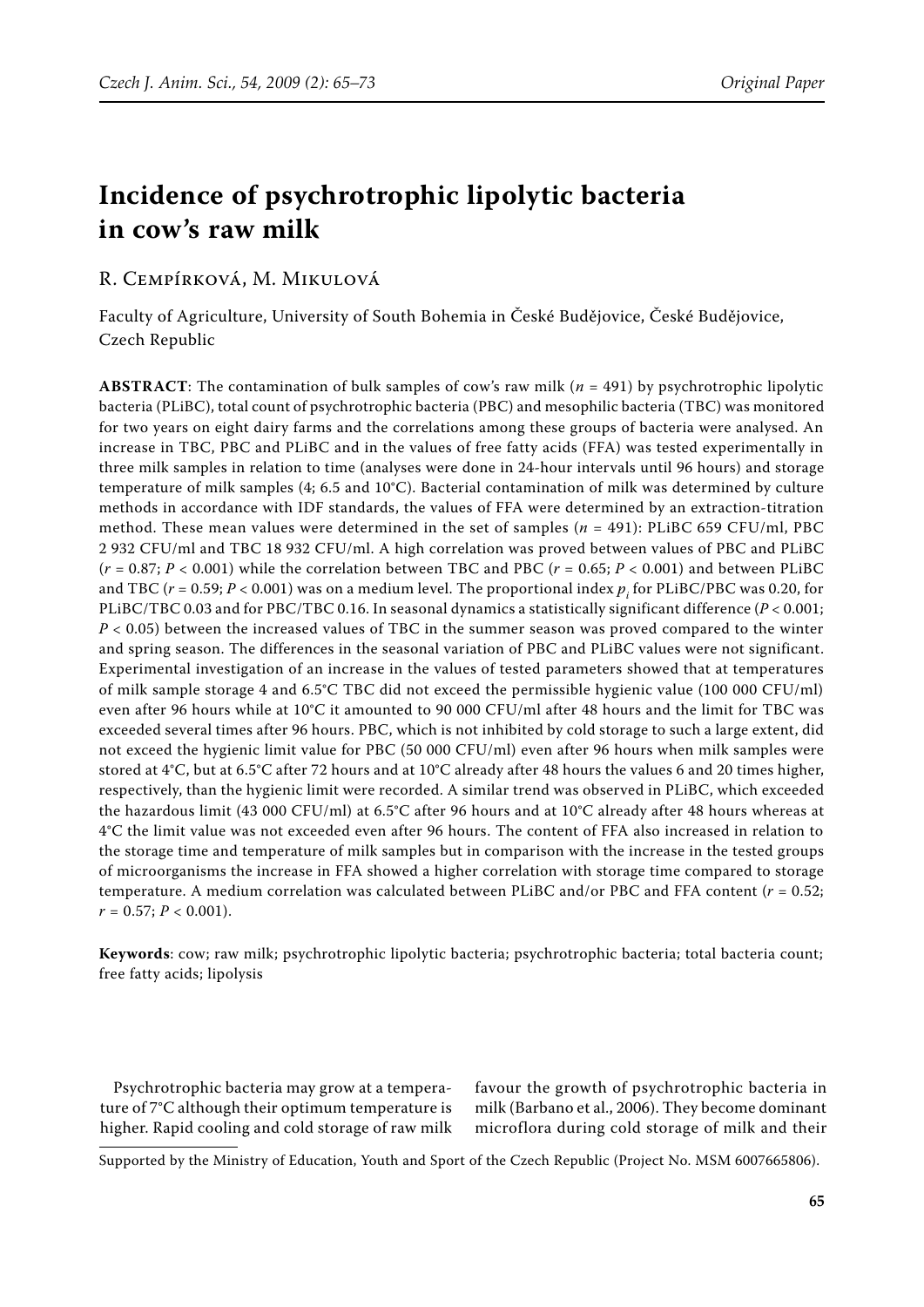extracellular enzymes, particularly proteases and lipases, contribute to the spoilage of milk products (Hantis-Zacharov and Halpern, 2007).

The contamination of cow's raw milk by mesophilic and psychrotrophic microorganisms is influenced by the health status and hygiene of dairy cows, hygiene of the environment in which dairy cows are housed and milked, methods of udder preparation and milking techniques, methods used for the cleaning and sanitation of milking machines and milk tanks, hygiene of the attendant staff (Cousin, 1982; Michel et al., 2001; Chambers, 2002; Berry et al., 2006; Cempírková, 2007). The rate of milk cooling to a required temperature and the length of milk storage are other important factors. Psychrotrophic bacteria counts after milking are related to storage temperature and time.

Vyletělová et al. (2000b) studied the growth dynamics of psychrotrophic, mesophilic and psychrotrophic lytic microorganisms in cow's raw milk in relation to time and different temperatures. Muir et al. (1978) reported that during cold storage at 6°C the total count of microorganisms increased by 1 log cycle after 48 hours and by 3 log cycles after 96 hours.

A significant correlation ( $r = 0.860$ ;  $P = 0.013$ ) was calculated between the population dynamics of mesophilic microorganisms and that of psychrotrophic microorganisms in cow's raw milk (Hantis-Zacharov and Halpern, 2007). The correlation coefficient 0.66 between mesophilic and psychrotrophic microorganisms in individual samples of milk was proved by Boor et al. (1998) while Vyletělová et al. (2000b) reported the correlation coefficient 0.53.

From the aspect of seasonal variability Vyletělová et al. (2000b) reported the highest values of TBC in the months of March, July and August and of PBC in July, September and October.

Regulation No. 853/2004 (2004) of the European Parliament and of the Council laid down the hygienic limit value  $\leq 100\,000$  CFU/ml milk for the total count of mesophilic microorganisms in cow's raw milk. In additional traits of microbial quality of milk the hygienic limit value  $\leq 50000$  CFU/ml milk was set down for psychrotrophic microorganisms (ČSN 57 0529, 1993). Lipolytic and proteolytic activities, supported by psychrotrophic bacteria, are not generally significant if the bacteria count does not exceed 10<sup>6</sup> CFU/ml (Cousin, 1982). On the contrary, Silveira et al. (1999) reported  $2.7 \times 10^4$  CFU/ml as a sufficient count of psychrotrophic microorganisms for the initiation of lipolysis. Vyletělová et al. (2000b) considered the limit value  $45 \times 10^3$  CFU/ml for proteolytic and/or lipolytic psychrotrophic microorganisms as a hazardous one for processing of milk to high-processed dairy products.

Unlike milk lipases, microbial lipases are thermoresistant, remaining active also after warming up. Extracellular enzymes of psychrotrophic microorganisms may resist to pasteurization (72°C for 15 s) and to UHT treatment of milk (138°C for 2 s or 149°C for 10 s Cousin, 1982; Koka and Weimer, 2001). Lipolysis results in the development of a high level of fatty acids that cause a bitter taste of dairy products, making them hardly acceptable (Ma et al., 2000; Deeth, 2006).

Enzymes present in cooled raw milk are either endogenous (i.e. coming from dairy cow) or they come from growing psychrotrophic bacteria (Ma et al., 2003). Changes in the level of FFA in milk can serve as an indirect indicator of lipolytic activity (Chen et al., 2003). The normal content of FFA in milk fat is between 0.5 and 1.2 mmol/100 g. The permissible maximum content of FFA is 13.0 mmol per kg for a churning method or 32.0 mmol/kg for an extraction-titration method (ČSN 57 0529, 1993). Vyletělová et al. (2000a) reported the FFA content of 49 mmol/kg determined by the extraction-titration method as the limit value of a hazard of lipolytic changes in the taste characteristics of milk.

Ouattara et al. (2004) stated that the lipolytic activity of psychrotrophic bacteria, normal in cow's raw milk, was species-specific and no general prognosis of FFA release could be made. Different values of PBC, given as the hazardous limit of the onset of lipolytic changes in raw milk  $(10^6$  CFU/ml  $-$  Cousin, 1982;  $2.7 \times 10^4$  CFU/ml  $-$  Silveira et al., 1999), can be explained by differences in the species representation of psychrotrophic bacteria and by the related different capacity of the production of lipolytic enzymes (Ouattara et al., 2004).

Hanuš et al. (2008) analysed the quality of cow's raw milk according to the content of free fatty acids by an automatic IR spectrometric method.

Pešek et al. (2005, 2006) studied the proportions of fatty acids in milk fat in Czech Pied and Holstein cattle kept in the Czech Republic.

The objective of the present paper was to determine the microbial contamination of bulk samples of cow's raw milk by psychrotrophic, mesophilic and especially by psychrotrophic lipolytic microorganisms and to evaluate statistically correlations among these technological groups that were stud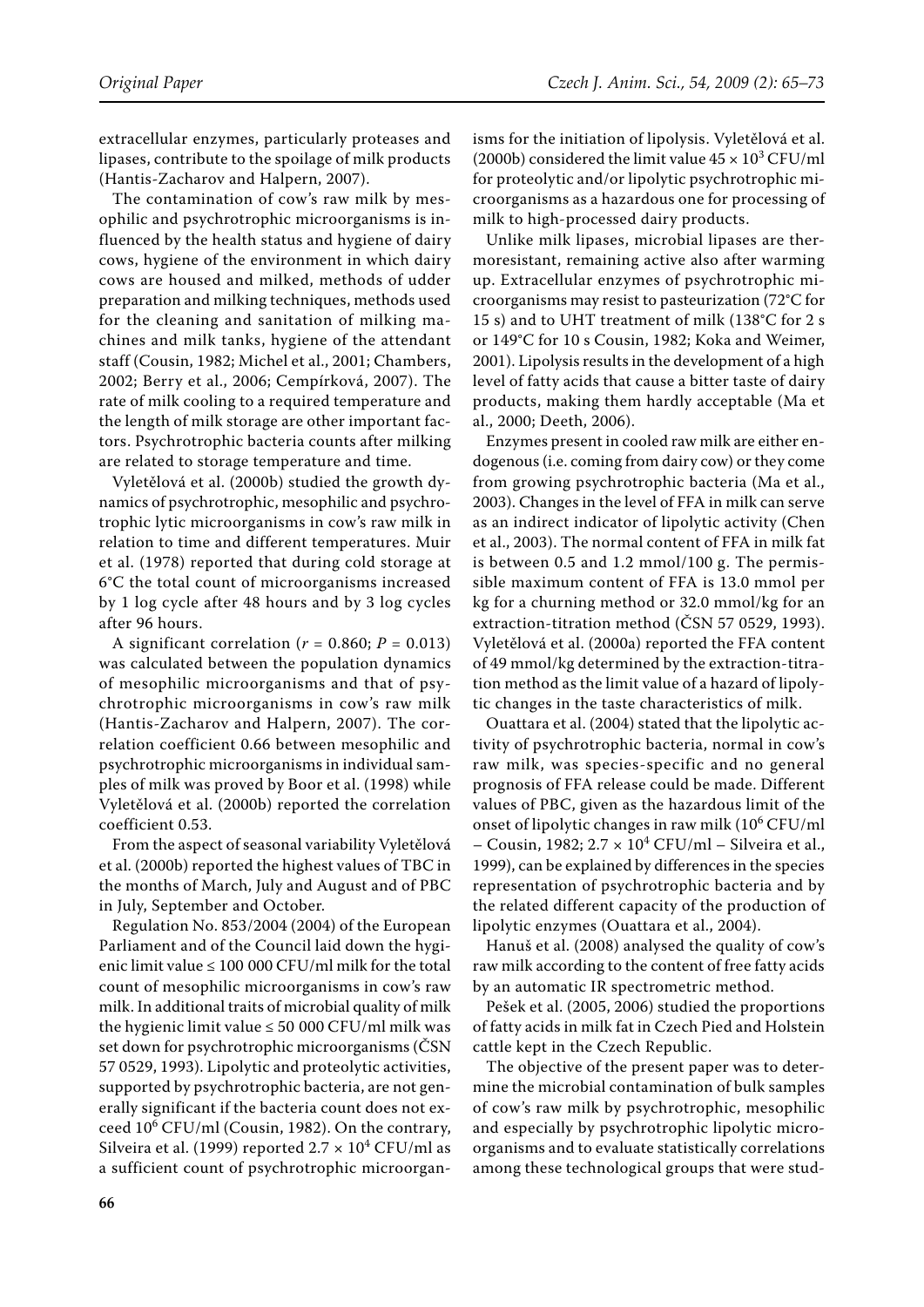ied in the course of two years. Dynamics of the growth of psychrotrophic lipolytic microorganisms, total count of psychrotrophic and mesophilic microorganisms and the level of free fatty acids were investigated experimentally in unpreserved bulk samples of raw milk stored at temperatures of 4, 6.5 and 10°C.

## **Material and MethodS**

From January 2006 to December 2007 the values of mesophilic bacteria i.e. total bacterial count (TBC), psychrotrophic bacteria count (PBC) and psychrotrophic lipolytic bacteria (PliBC) were monitored in bulk samples of cow's raw milk in eight cowsheds (collection places) of seven farms situated in mountain and foothills areas of Southern and Western Bohemia. A total of 491 milk samples was examined.

Bulk samples of cow's raw milk were collected into sterile samplers with Heeschen's preservative (Heeschen et al., 1969) at a 10:1 ratio (30 ml milk, 3 ml Heeschen's agent) and transported in thermoboxes with cooling pad. They were processed immediately after their delivery to a laboratory. Sterile saline with peptone was used for sample dilution. The medium tempered to 45°C was poured into 1 ml of the inoculum of the respective dilution. Samples were always inoculated by three successive dilutions, in two replications. Plate count

skim milk agar (Merck) was used to determine total bacterial count (TBC) and psychrotrophic bacteria count (PBC). Incubation for TBC was run at  $30^{\circ}$ C  $\pm$ 1°C for 72 hours and for PBC at 6.5°C  $\pm$  0.5°C for 10 days. Plates with the number of colonies 10 to 300 were enumerated. Tributyrin agar (Merck) was used for the culture of psychrotrophic lipolytic bacteria (PLiBC). Incubation was run at  $6.5^{\circ}$ C  $\pm$  0.5 $^{\circ}$  C for 10 days. Colonies with the clear lytic zone were enumerated.

The dynamics of TBC, PBC and PLiBC growth and the content of FFA in cow's raw milk were monitored in three unpreserved bulk milk samples. An amount of 1 500 ml of bulk milk sample collected in a sterile manner was divided by 500 ml into sterile samplers and stored at temperatures of 4, 6.5 and 10°C. Microorganism count and the values of FFA of tested samples were determined on the day of sampling, and subsequently in an interval of 24 hours until 96 hours while the abovementioned identical culture conditions were used. The content of free fatty acids was determined by the extraction-titration method in accordance with ČSN 57 0533 (1993).

Arithmetic and geometric means, standard deviation, range of variation and variability were computed from the actual values of TBC, PBC and PLiBC. Proportional indexes  $(p_i)$  were determined for groups of microorganisms: they were calculated as the ratios of real values (PBC/TBC; PLiBC/PBC; PLiBC/TBC). Statistical evaluation

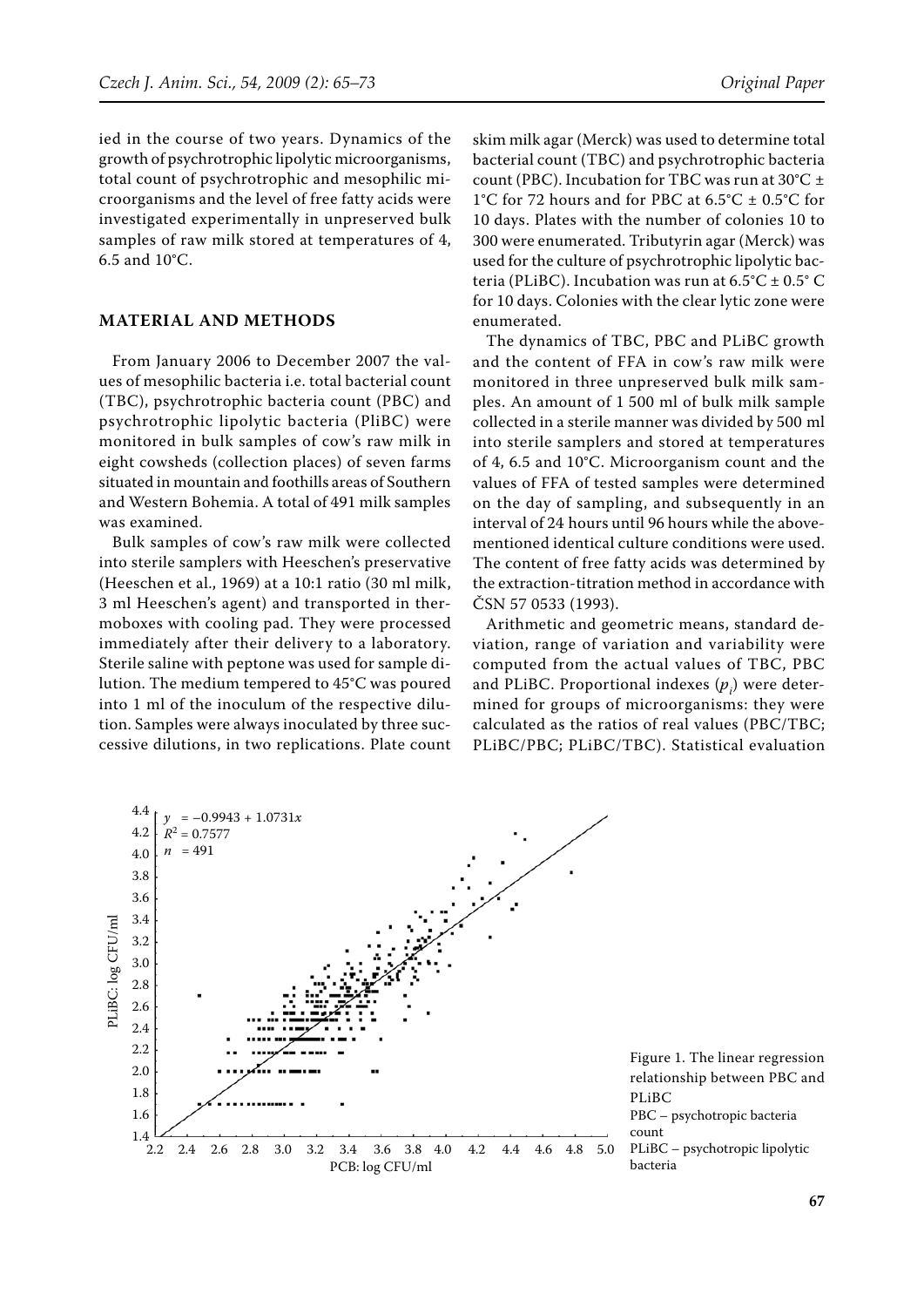of data was done by the Statistica CZ 7 software. Before the statistical analysis was done, the particular values of TBC, PBC, PLiBC and FFA were transformed logarithmically in order to provide for normal distribution. To evaluate relations among the studied parameters, correlation coefficients  $(r)$  and regression coefficient  $R^2$  were computed and linear regression equations were constructed. Microbial contamination of milk in relation to the year season was evaluated by Tukey's test.

#### **Results and discussion**

The count of psychrotrophic microorganisms in the whole set ( $n = 491$ ) ranged from  $3 \times 10^2$  to  $6 \times 10^4$  CFU/ml and the value of arithmetic mean was  $2.93 \pm 4.59 \times 10^3$  CFU/ml. The mean value of psychrotrophic lipolytic bacteria was 6.59 ± 13.8 ×  $10^2$  CFU/ml while the values ranged from  $5 \times 10^1$  to  $1.6 \times 10^4$  CFU/ml. The total bacterial count showed the range of variation from  $3.5 \times 10^3$  to  $1.66 \times$ 

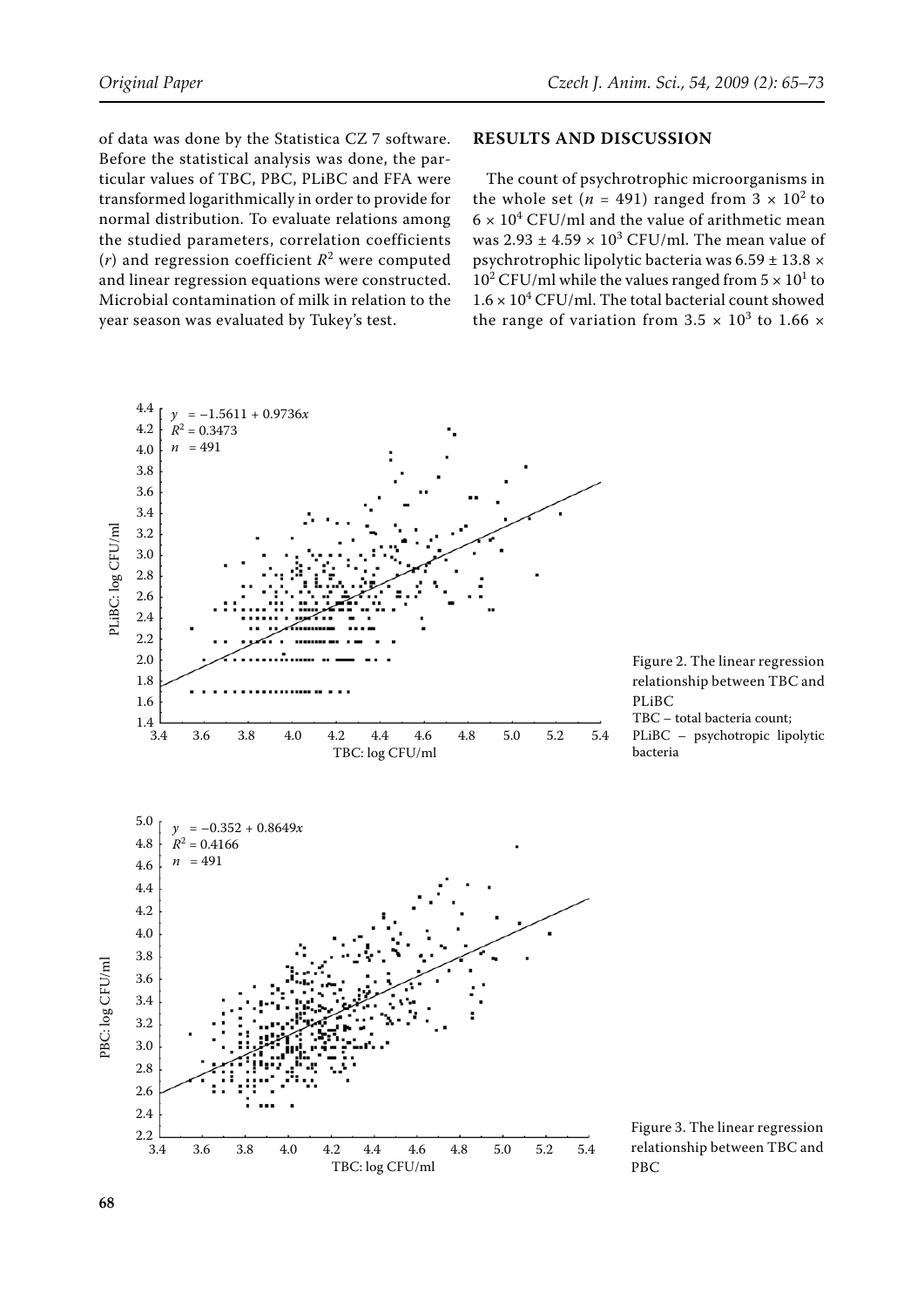$10^5$  CFU/ml, the mean value being  $1.89 \pm 1.87 \times$ 104 CFU/ml. These values of microbial contamination of milk by psychrotrophic and mesophilic organisms are slightly lower compared to the preceding set ( $n = 365$ ; arithmetic means of PBC  $4.2 \times 10^3$ , PLiBC  $8.8 \times 10^2$ , TBC  $2.4 \times 10^4$ ; Cempírková, 2007), following the national trend of a reduction in microbial contamination of milk and representing the present farming conditions. The count of psychrotrophic microorganisms accounted for 15.5% of the total mesophilic microflora (related to the arithmetic means of the values of PBC and TBC), which is a higher percentage than that reported by Cousin (1982) when the count of psychrotrophic microorganisms in hygienic conditions is < 10% of total microflora.

Statistical evaluation of the relation between PBC and PLiBC resulted in the equation of the regression line  $y = -0.9943 + 1.0731x$  (Figure 1), correlation coefficient  $r = 0.87$  ( $P < 0.001$ ) documenting a high correlation and proportional index  $p_i = 0.20$ . Evaluation of the relation between TBC and PLiBC gave the equation of the regression line  $y = -1.5611 + 0.9736x$  (Figure 2), correlation coefficient  $r = 0.59$  ( $P < 0.001$ ), i.e. medium degree of correlation, and proportional index  $p_i = 0.03$ . In agreement with previous findings (Vyletělová et al., 2000b) the correlation coefficient of log PBC × log PLiBC was markedly higher (*r* = 0.87) than that of  $\log$  TBC  $\times$   $\log$  PLiBC ( $r$  = 0.59), which confirms a close relation of the technologically hazardous group of PLiBC to the microbial group of PBC, the development of which is less inhibited in conditions of cold storage of raw milk than in TBC. The value of the proportional index  $p_i = 0.03$  for PLiBC/TBC is identical to the value reported for this relation by

Vyletělová et al. (2000b) but the proportional index  $p_i$  = 0.20 for PLiBC/PBC is higher than that given by the cited authors ( $p_i$  = 0.06) for these groups of microorganisms. It can be explained by the fact that the lipolytic activity of psychrotrophic bacteria in raw milk is species specific (Ouattara et al., 2004) and the compared sets of samples originated from microbially different environments. The relation between TBC and PBC in the studied set is described by the equation of the regression line  $y = -0.352 + 0.8649x$  (Figure 3), correlation coefficient  $r = 0.65$  ( $P < 0.001$ ) and proportional index  $pi = 0.16$ . The value of the correlation coefficient for  $log TBC \times log PBC$  is almost identical with the value of the correlation for these groups of microorganisms reported by Boor et al. (1998) and Vyletělová (2000b) but it is lower than reported by Hantis-Zacharov and Halpern (2007).

As for the seasonal variation of values of microbial contamination of raw milk, increased values of TBC were recorded in summer months (June to August) while the increase in TBC values was more marked in 2006 compared to 2007 (Figure 4). The difference in TBC values in summer months and in comparison with spring and winter months was statistically significant (*P* < 0.05; *P* < 0.001). Seasonal variation did not influence other indicators. Increased values of TBC in summer months and in March were also reported by Vyletělová (2000b), but we did not observe any increase in TBC values in March. Compared to TBC the values of PBC and PLiBC did not show any marked variations in the course of 2006 and 2007 and the seasonal differences in PBC and PLiBC levels were not significant.

As expected, the dynamics of TBC, PBC and PLiBC growth and FFA content in cow's raw milk,



Figure 4. Dynamics of the mean values of TBC and PBC (CFU/ml) in 2006 and 2007 (*n* = 491) TBC – total bacteria count;

PBC – psychotropic bacteria count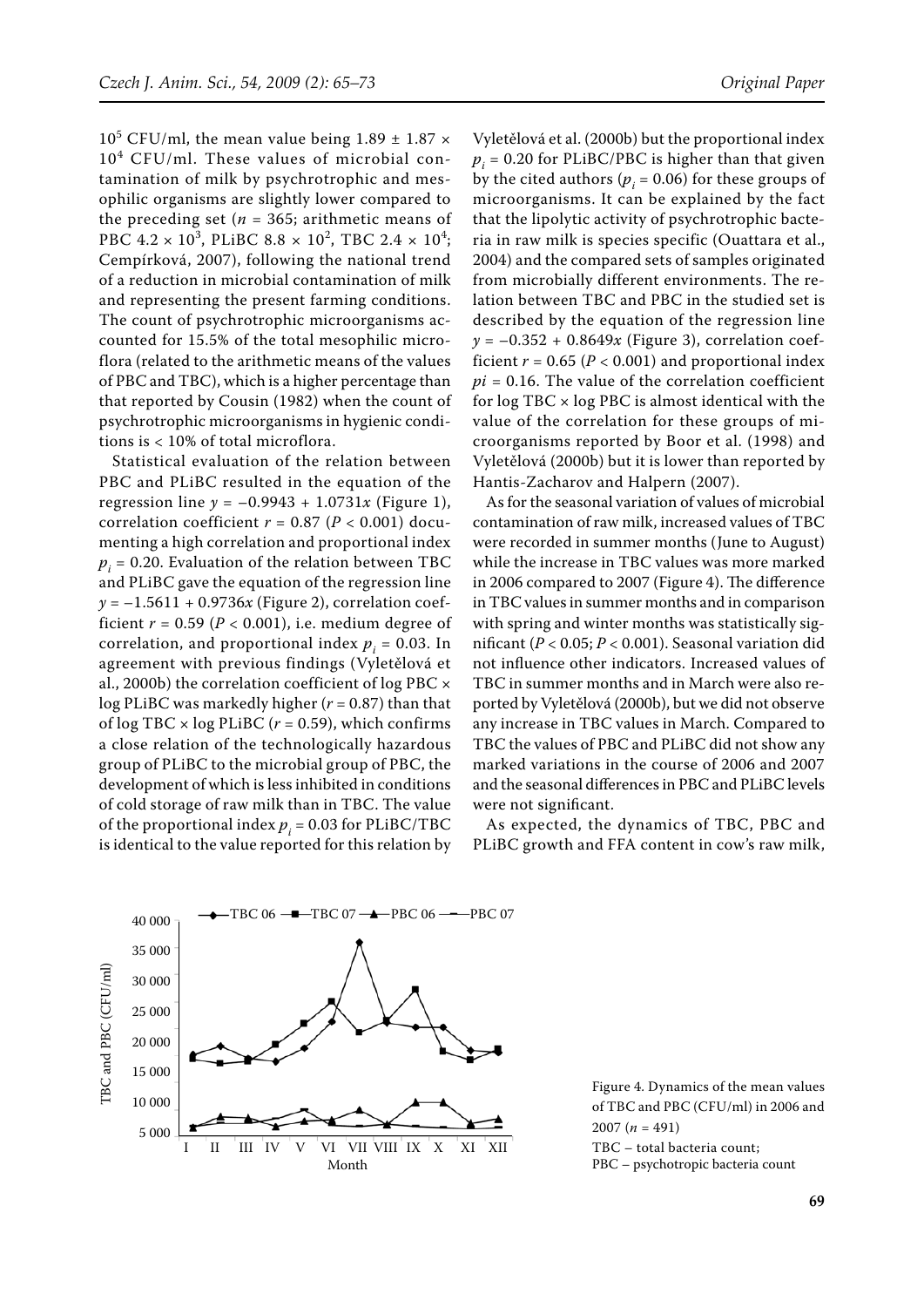

Figure 5. TBC increase related to temperature variations (the points of the graph represent mean logarithms of the values determined in three different milk samples) TBC – total bacteria count

Figure 6. PBC increase related to temperature variations (the points of the graph represent mean logarithms of the values determined in three different milk samples)

PBC – psychotropic bacteria count

Figure 7. PLiBC increase related to temperature variations (the points of the graph represent mean logarithms of the values determined in three different milk samples)

PLiBC – psychotropic lipolytic bacteria

experimentally studied in three unpreserved bulk milk samples stored at different temperatures (4, 6.5 and 10°C), was related to time, storage temperature and to the value of the initial contamination of raw milk. The increase in TBC values was

markedly inhibited by temperatures of 4°C and 6.5°C and did not exceed the admissible hygienic limit  $(\leq 100\ 000\ \textrm{CFU/ml})$  even after 96 hours. At a temperature of 10°C the values of TBC increased to 90 000 CFU/ml after 48 hours, and the hygienic limit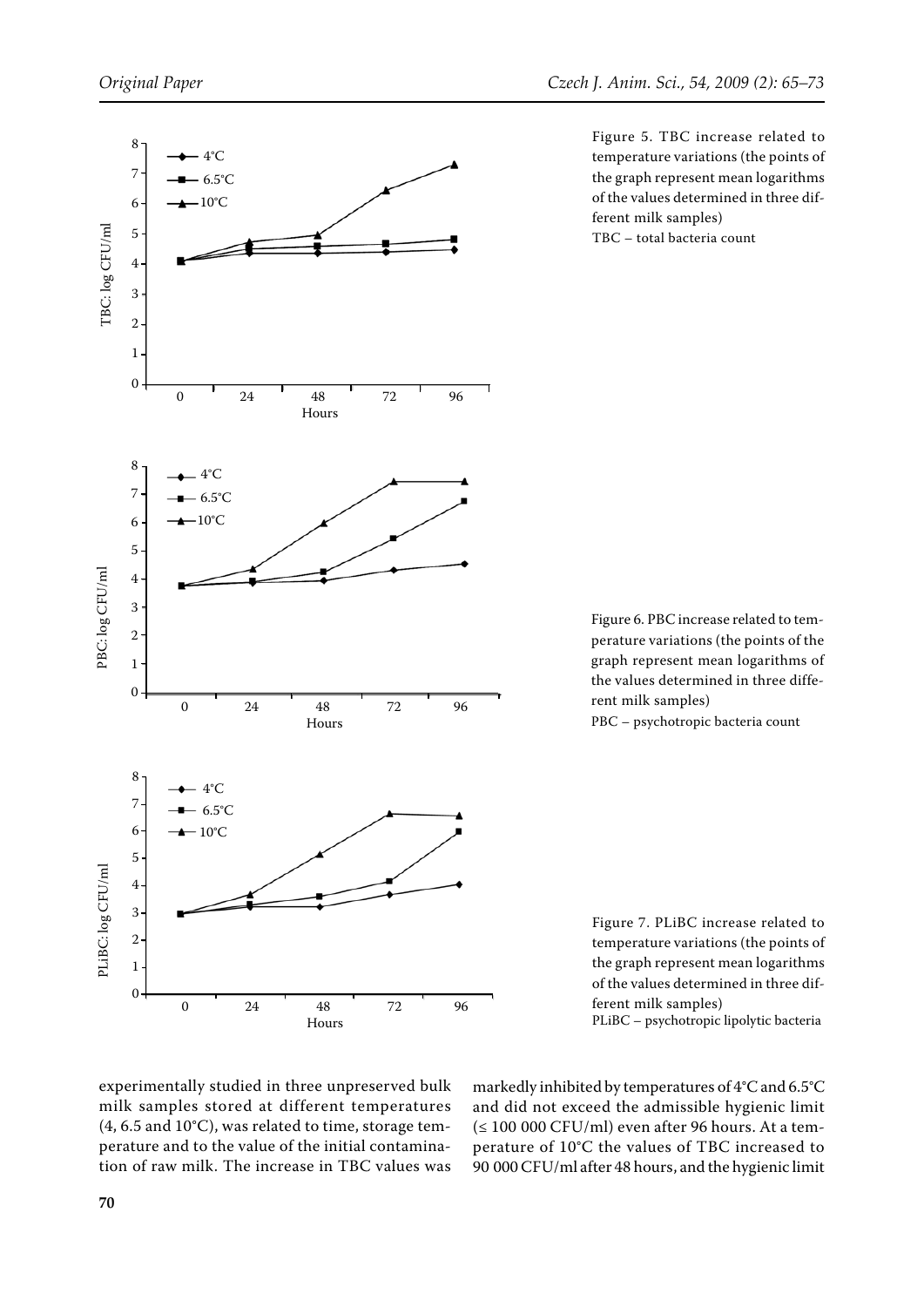

Figure 8. FFA increase related to temperature variations (the points of the graph represent mean logarithms of the values determined in three different milk samples) FFA – free fatty acids

was exceeded several times if the samples were stored at 10°C for 72 hours. Compared to the increase in TBC in PBC and PLiBC, which are not so markedly inhibited by the cold storage of raw milk, the admissible hygienic limit for PBC ( $\leq$  50 000 CFU/ml) was exceeded at a temperature of 6.5°C after 72 hours and at a temperature of 10°C already after 48 hours. In PLiBC, for which Vyletělová (2000b) reported 45 000 CFU/ml as the hazardous limit for higher-processed dairy products, this limit was exceeded at a temperature of 6.5°C after 96 hours and at 10°C already after 48 hours. The time onset of more marked changes in microbial contamination of milk in the course of the experiment was somewhat delayed compared to data of Vyletělová et al. (2000b), which is related with the lower initial microbial contamination of the raw milk samples we tested. Parallel investigation of an increase in the

content of FFA, the level of which was 32 mmol/kg fat at the beginning of the experiment, i.e. complying with the limit of the permissible maximum content of FFA for the extraction-titration method (ČSN 57 0529, 1993), showed that the increase in FFA was also connected with storage temperature and with the time of sample storage. As the limit of a hazard of lipolytic changes in taste properties of milk Vyletělová et al. (2000a) reported the FFA content 49 mmol/kg fat if determined by the extraction-titration method. This limit was exceeded in the studied milk samples identically at all temperatures after 48 hours (FFA values in mmol/kg at  $4^{\circ}$ C = 53;  $6.5^{\circ}$ C = 57;  $10^{\circ}$ C = 60). Compared to an increase in PBC and PLiBC (Figures 6 and 7) the intensity of FFA increase (Figure 8) was in a closer relation to the storage time of milk sample than to the storage temperature at which the milk



Figure 9. The linear regression relationship between PLiBC and FFA PLiBC – psychotropic lipolytic bacteria FFA – free fatty acids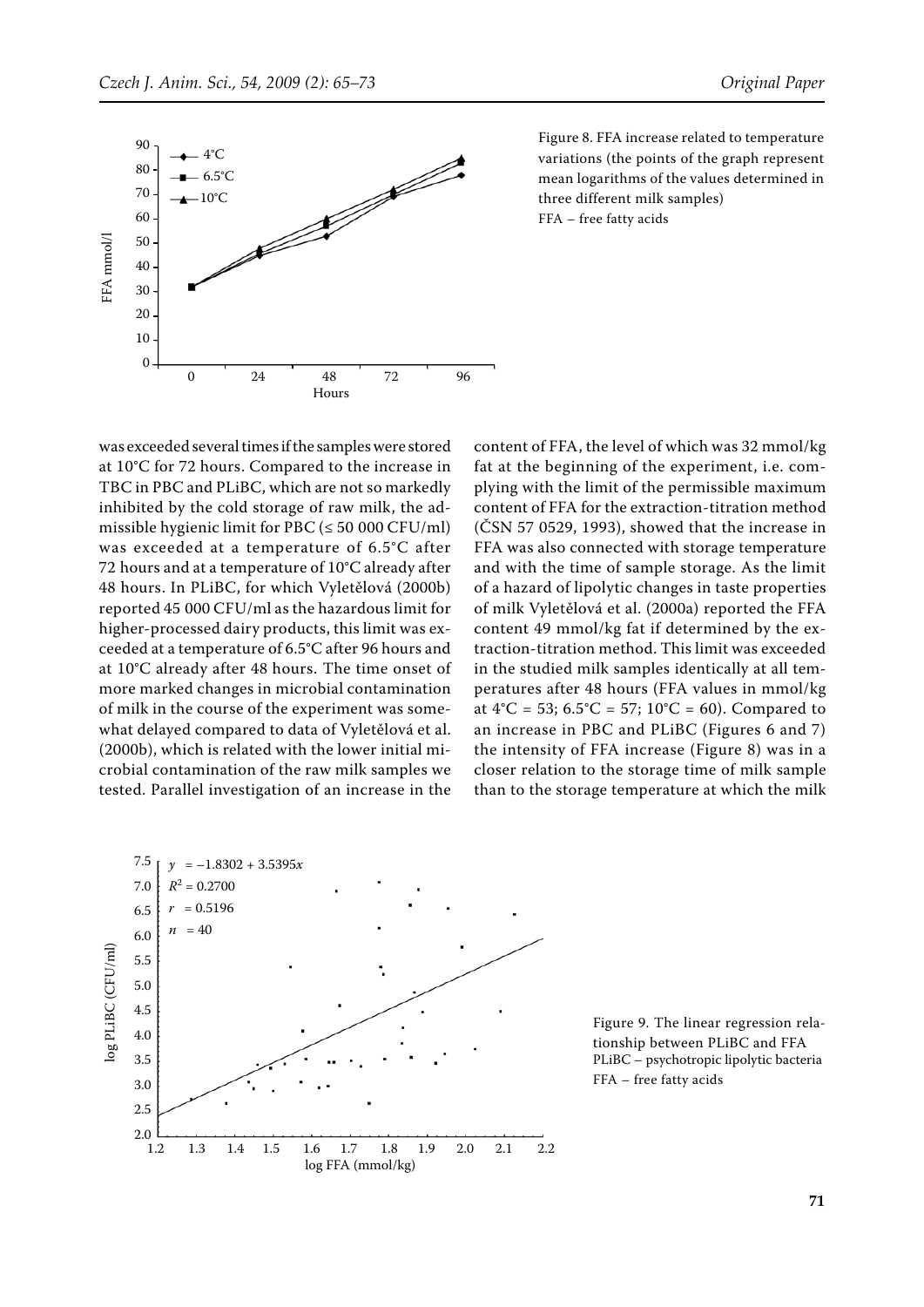

Figure 10. The linear regression relationship between PBC and FFA PBC – psychotropic bacteria count FFA – free fatty acids

samples were kept. Linear regression was used for statistical evaluation of the relation between PLiBC and/or PBC and FFA. The relation between PLiBC and FFA resulted in the equation of the regression line  $y = -1.8302 + 3.5395x$ , the value of correlation coefficient was  $r = 0.52$ ;  $P < 0.001$  (Figure 9); the equation of the regression line for the relation between PBC and FFA was  $y = -2.1755 + 4.161x$ and correlation coefficient was  $r = 0.57$ ;  $P < 0.001$ (Figure 10). Contrary to the previous finding of Hanuš et al. (2008), who proved the correlation coefficient between psychrotrophic bacteria and content of free fatty acids  $r = 0.27$ ;  $P < 0.05$ , i.e. a low degree of correlation, we proved a medium degree of correlation ( $r = 0.52$ ;  $r = 0.57$ ;  $P < 0.001$ ) between the content of FFA and PLiBC and/or PBC. With the increasing level of PLiBC and PBC the values of FFA also increased, so it is to assume that microbial lipolytic enzymes participated in lipolysis (Ma et al., 2003). Whereas the development of psychrotrophic bacteria was more closely related with time and storage temperature, the development of FFA was related mainly with time and to a lesser extent with storage temperature. The percentage increase in FFA values at a storage temperature of 4°C ranged from 41% after 24 hours to 144% after 96 hours, at 6.5°C from 43% to 159% and at 10°C from 50% to 166%. Native milk lipases and other factors undoubtedly played their role in the degradation of milk fat (Ma et al., 2000; Deeth, 2006); therefore we consider a more detailed evaluation of the relation between FFA content and PLiBC and these other factors as significant and it will be the objective of a further study.

## **CONCLUSION**

From the aspect of the inhibition of an increase in psychrotrophic bacteria, and mainly in psychrotrophic lipolytic bacteria in conditions of cold storage of raw milk the temperature of 4°C seems optimum as it markedly inhibits the growth of mesophilic and psychrotrophic bacteria and at the same time the increase in the values of free fatty acids is slower at this temperature compared to the temperatures of 6.5 and 10°C.

#### **References**

- Barbano D.M., Ma Y., Santos M.V. (2006): Influence of raw milk quality on fluid milk shelf life. Journal of Dairy Science, 89, E15–E19.
- Berry D.P., O'Brien B., O'Callaghan E.J., Sullivan K.O., Meaney W.J. (2006): Temporal trends in bulk tank somatic cell count and total bacterial count in Irish dairy herds during the past decade. Journal of Dairy Science, 89, 4083–4093.
- Boor K.J., Brown D.P., Murphy S.C., Kozlowski S.M., Bander D.K. (1998): Microbiological and chemical quality of raw milk in New York State. Journal of Dairy Science, 81, 1743–1748.
- Cempírková R. (2007): Contamination of cow's raw milk by psychrotrophic and mesophilic microflora in relation to selected factors. Czech Journal of Animal Science, 52, 387–393.
- Chambers J.V. (2002): The Microbiology of Raw Milk. Dairy Microbiology Handbook, John Wiley and Sons, New York, USA.